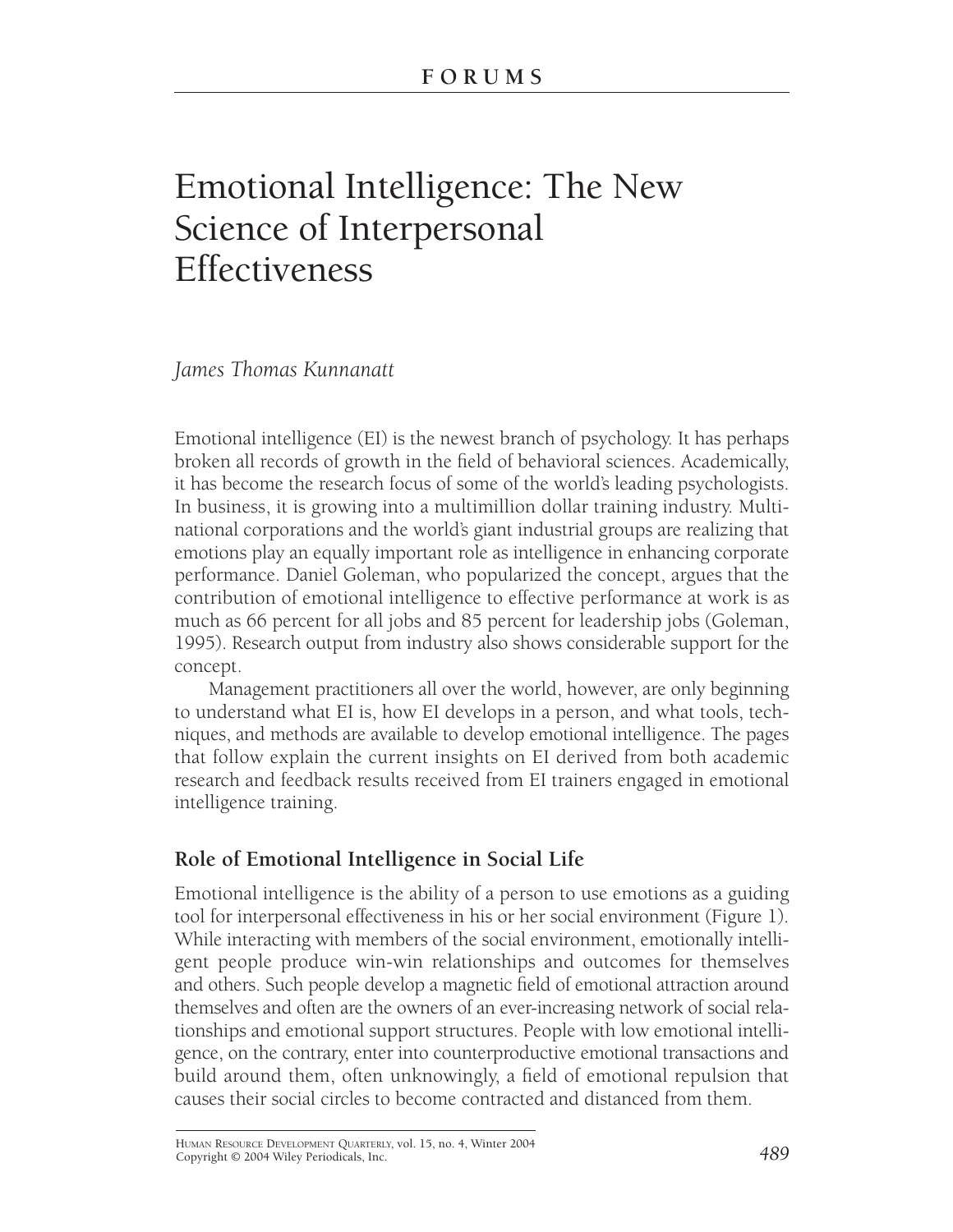

**Figure 1. Emotional Intelligence and Social Interaction**

Thus, it appears that there exists a scale of emotional attractiveness on which every individual will fall, and the higher the position on the scale, the greater the success of a person in his or her social environment. The goal of emotional intelligence, then, is to facilitate individuals in developing selfknowledge about who they are and where they stand in the world of emotions in order to guide them smoothly toward interpersonal success in their social journey.

## **Emotional Intelligence: What It Means**

Emotional intelligence was first defined by P. Salovey and J. D. Mayer in 1990 and was later popularized by Daniel Goleman through his classic book, *Emotional Intelligence: Why It Can Matter More than IQ* (1995). These founding authors of EI portrayed emotionally intelligent people as those capable of diagnosing and monitoring the internal environment of their own and others'minds, and showing remarkable skillfulness in managing their relationships with others in ways that produce winning outcomes. Drawing upon these authors' research results, emotional intelligence may be explained as the sum total of the mental capabilities that enable a person in understanding his or her own and others'emotions correctly, in real time, and in using these emotions intelligently to produce personally and socially desirable transactional outcomes. From a practical point of view, emotional intelligence is the application of emotions wisely in situations that call for emotionally guarded rather than logically smarter responses.

#### **The Biological Dynamics of Emotional Intelligence**

Using emotions intelligently is no easy task because there are deep biological processes involved in emotion. Brain theory suggests that through genetically determined processes, the emotional brain (amygdala along with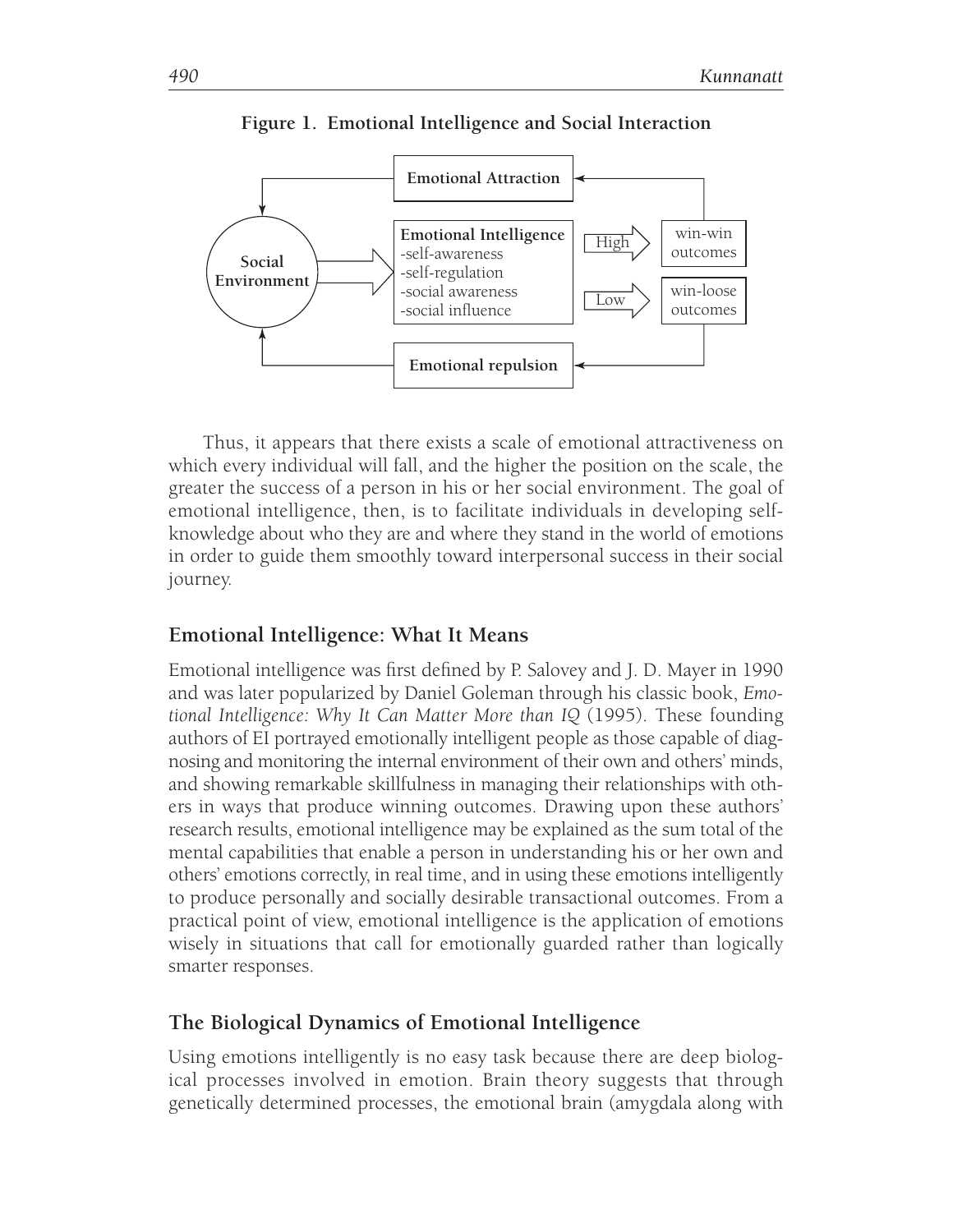other limbic structures) tends to dominate over the rational brain (neocortex) and controls the thought processes of individuals (Bear, Conners, & Paradiso, 1996). When situations or critical moments calling for intelligent actions emerge, the amygdala suppresses the rational processes of the neocortex, and interprets or even exaggerates the events as hostile and dangerous to the person. In people who become easily angered, irritated, excited, or upset, this phenomenon can be easily noticed. In such cases, obeying commands from the amygdala, the person perceives the situation as threatening and starts engaging in defensive, emotionalized behavior that can take irrational dimensions (Davidson, Jackson, & Kalin, 2000). The person could be depicted as operating in the emotionally less intelligent mode. At this point, an individual becomes emotionally excited, and the body shows symptoms of palpitations, increased blood pressure, and other biological reactions. All these physical reactions occur within the flicker of a moment and could be summarized as an emotional "game" played by the amygdala. Most people experience many such occurrences of emotional games in their lives.

In emotionally intelligent people, the mind is able to detect this emotional game played by the amygdala, and thus the capacities of the mind are tuned for controlled emotional involvement. This ability of the EI person to pull back and recognize what is happening inside the mind is called meta-regulation of mood (Mayer, Salovey, & Caruso, 1997). In the mature form of EI, the person is able to channel his emotions constructively and use those emotions as motivational support for the actions of the rational mind.

# **Mastering EI: What Competencies to Look For**

In order to use emotions intelligently or behave in so-called rationally and emotionally balanced ways, individuals need to develop necessary competencies, called EI competencies. EI theory classifies these competencies into two broad categories: (1) personal competence in dealing with one's own self, and (2) social competence in dealing with the self of others (Goleman, 1995; Mayer & Salovey, 1997).

*Personal competence*is the ability of a person to sense and regulate his or her internal mental moods and processes. Individuals with personal competence do not allow their emotions to disturb or deter the rational mind from executing its actions rationally and to the best of their intellectual capacity. Personal competence includes two subcompetencies: self-awareness and self-regulation.

Self-awareness is the ability to detect, trace, and label emotions as they occur within us. Self-regulation is the ability of a person to use the above knowledge (or emotional literacy) to regulate the rational and emotional operations of the mind in a balanced way.

Research shows that self-competent people manage their impulsive feelings and disturbing emotions effectively and stay composed, positive, and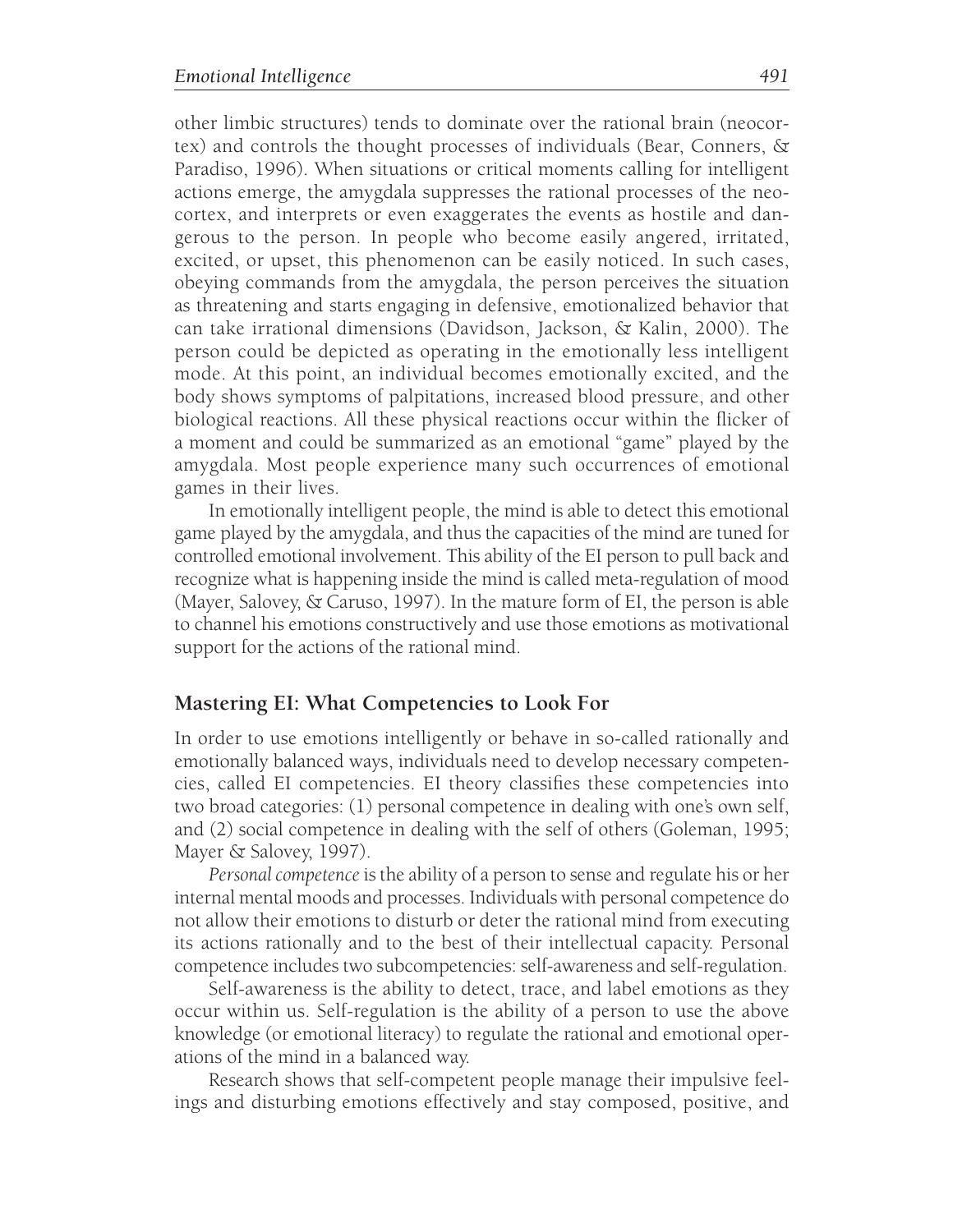unflappable even during trying moments (Martinez, 1997). Such people think clearly and remain focused under pressure, and are able to make sound, decisive decisions despite uncertainties and demands, shifting priorities, and changes in their life. Moreover, self-competent individuals show remarkable tact in adapting to fluid circumstances.

*Social competence* is the ability of a person to discern the emotional world of others by using his or her interpersonal skills (such as leadership, assertiveness, and communication) to produce socially desirable and productive outcomes. Social competence includes two distinct subcompetencies: social awareness and social influence.

Social awareness is the ability to read the inner minds of others. Often called empathy, it involves entering into emotional dialogue with others and getting the true feel of their thought processes. Empathy forges emotional connections and underlies many interpersonal aptitudes such as teamwork, persuasion, and leadership.

Social influence is the capacity of a person to influence and effect positive changes in others by using his or her interpersonal skills. Among interpersonal skills, the attributes that are of prime importance are leadership, communication, and assertiveness.

In an emotionally intelligent person, the above-mentioned four competencies of self-awareness, self-regulation, social-awareness, and social influence work together in unison. Absence of one or more of these reduces the EI competence of the person and can cause damage to both personal and social functioning.

#### **How Do We Measure Emotional Intelligence?**

Just as traditional intelligence is measured as IQ, emotional intelligence is measured and expressed as emotional quotient (EQ). EQ is a measure of the emotional skills of a person but is not emotional intelligence as such. It is the measure of the application of emotional intelligence to one's personal and social life and tells about one's active skills in the area of emotions. The most common measuring instruments include Multifactor Emotional Intelligence Scale (MEIS), Emotional Competence Inventory (ECI), Bar-On's EQ-I, and Seligman Attributional Style Questionnaire. These and a variety of other measuring devices can be accessed through the World Wide Web.

#### **Emotionally Intelligent Managers**

Portrait studies of emotionally intelligent people from business and industry have illuminated the various ways emotionally intelligent managers and leaders think, behave, and act. These managers handle their emotions carefully, soothe themselves effectively when upset, and get upset less often. They are more relaxed biologically, with lower levels of stress hormones and other physiological indicators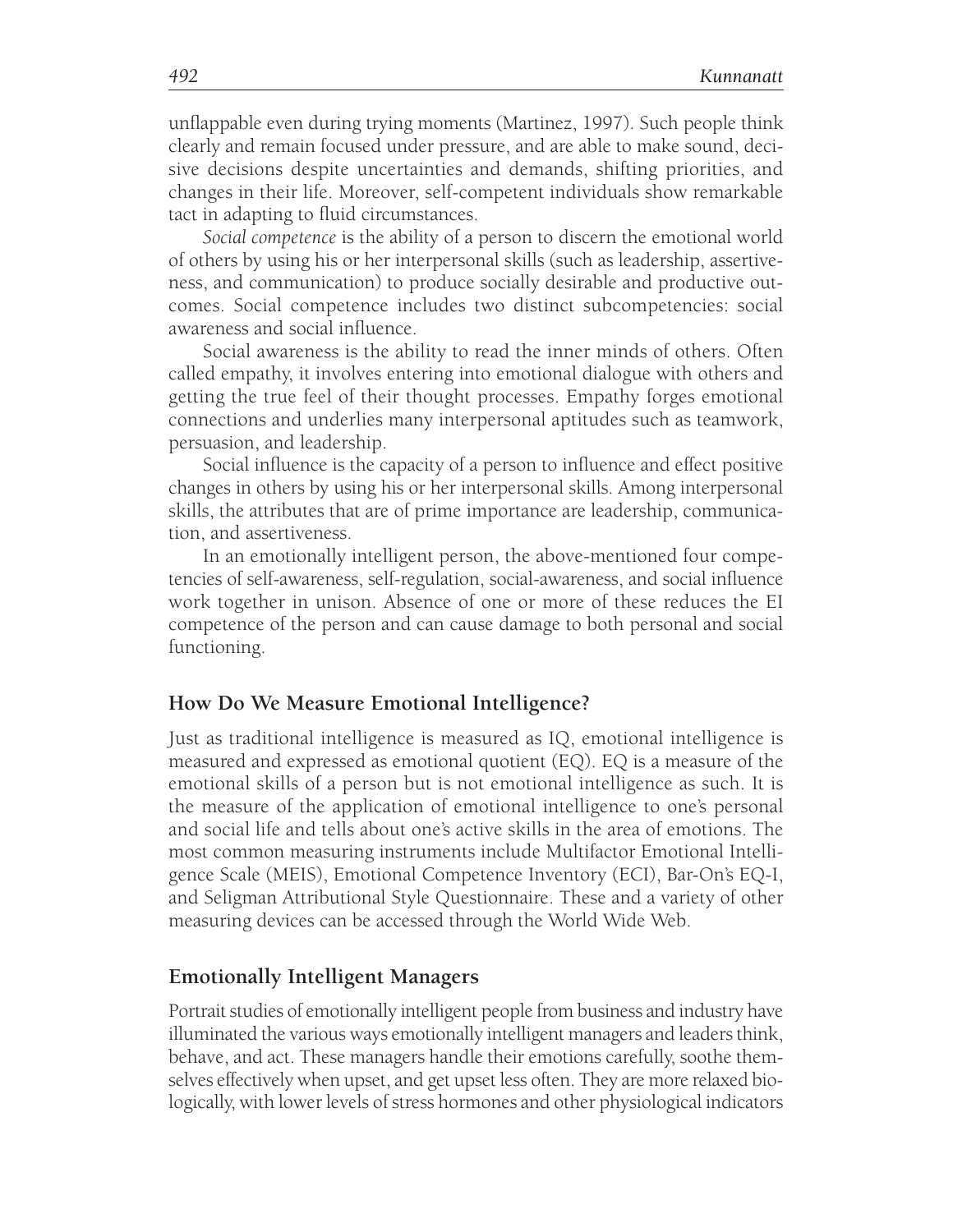of emotional arousal. Their superiors, colleagues, and subordinates alike rate them as having fewer behavioral problems such as rudeness or aggressiveness (Abraham, 1999). Socially they are more attractive to their peers and are seen by others as more socially skilled and influential. In essence, EI managers are empathic personalities who make others feel involved, understood, supported, and trusted.

# **Training and Development Programs in EI: What They Do**

With the aim of helping people develop and restructure their EI competencies, EI practitioners have developed a plethora of EI development programs. Most of these programs begin with an analysis of one's rational-emotional processes, done with the help of self-reporting inventories or through other methods that aid in self-mapping of emotional intelligence. In some cases, peer appraisals are also used to portray emotional intelligence. Thereafter, the participants move through a typical series of stages, such as emotional mapping, emotional diagnosis, emotional authentication, emotional navigation, empathy building, and social-influence building.

*Emotional Mapping.* Human beings have a complex repertoire of emotions that includes joy, eagerness, surprise, fear, anger, sorrow, jealousy, disgust, and so forth. Every passing moment, individuals experience hundreds of variations of these emotions—they appear and vanish, blend and merge, and on many occasions confuse us. Emotional mapping helps sort out and chart all of those emotions, name them, understand their causes and effects, and know how they affect thoughts, feelings, and behaviors.

*Emotional Pattern Diagnosis.* Brain scientists have found out that the human mind develops neural pathways, that is, the organism's learned responses to various environmental stimuli. Over time, through repetition and reinforcement, these pathways become roads and the roads become highways. Once formed, the neural pathways tightly control our thoughts, feelings, and actions. Interrupting an established pathway requires extraordinary effort and energy.

In a carefully drafted EI development program, the participants are encouraged to penetrate into and recognize these neural pathways, and analyze how these pathways affect their interactions, goals, and motivations. The exercise strengthens the mental capacities for acknowledging emotions insightfully and in dealing with them in socially effective ways.

The first two stages of EI training, emotional mapping and emotional pattern diagnosis, give participants a vivid understanding of their emotional personality. The next two stages, emotional authentication and emotional navigation, are support stages.

*Emotional Authentication.* In this stage, the participants assess the productivity and consequences of their emotions and actions upon others and on self.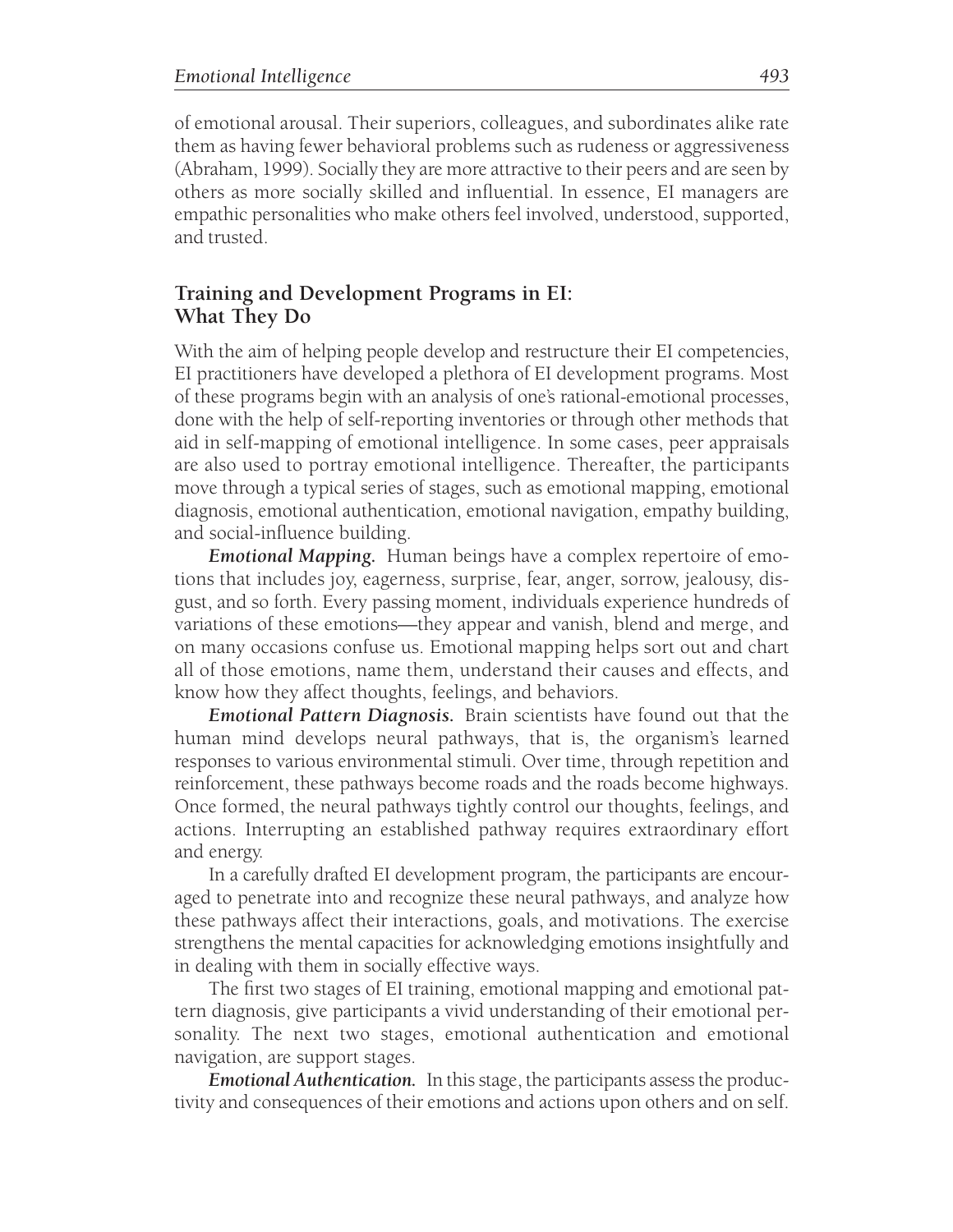Thoughts, feelings, and actions are guarded and kept well controlled and regulated. Many decisions and choices made unconsciously in the past now become conscious to the mind and subsequently give way to rational and intelligent choices. The result is a balanced personality, able to look at the costs and benefits of each action and choice, and able to align actions with motives and goals.

*Emotional Navigation.* Society often expects people to control and suppress emotions such as excitement, anger, sorrow, and the like. Emotional navigation tells just the opposite—that feelings are not always troublesome or destructive; instead, feelings have powerful healing properties and are required in many natural occasions. When properly used, feelings provide insight, generate energy, and supply motivational support for making bold and proper decisions. Instead of denying emotions, during emotional navigation individuals slow down their reactions to give intellect a chance to guide emotions. When in conflict or crisis, this slowing-down process helps in carefully engaging both heart and mind, and thus generates creative and intellectually superior solutions. As individuals become competent at navigating their emotions, they are able to face and harness emotions as a source of information and motivation to fuel productive self-action.

*Empathy Building.* During this stage, participants pass through a series of empathy workshops to experience the emotions of others. Being both a genetic and a learned behavior, empathy is a difficult capability to develop. Yet once developed at the conscious level, it provides the way for building and sustaining valuable relationships with others. Participants are more confident and tuned into making others feel attended to, listened to, cared for, respected, and trusted. The result is that an emotional foundation cements their social relationships.

*Influence Building.* As mentioned earlier, success in this competence depends on a person's mastery of the various interpersonal skills such as leadership, communication, assertiveness, negotiation, and the like. EI programs generally do not offer direct training in these areas because a plethora of highly specialized and sophisticated training programs are available for developing these skills. What is important from the EI angle is that people who have sharpened their skills in the other components of EI can use those EI competencies as vital inputs for augmenting the effectiveness of their influencebuilding activities.

## **Conclusion: Implications for Human Resource Development**

To sum up, a carefully drafted emotional intelligence training program changes both the inside aspects and the outside relationships of participants and cultivates a host of virtues and attributes, including better attitudes, clearer perceptions, and productive affiliations in life. In many cases, EI activates within people a burning spirit for pursuing noble goals, missions, and